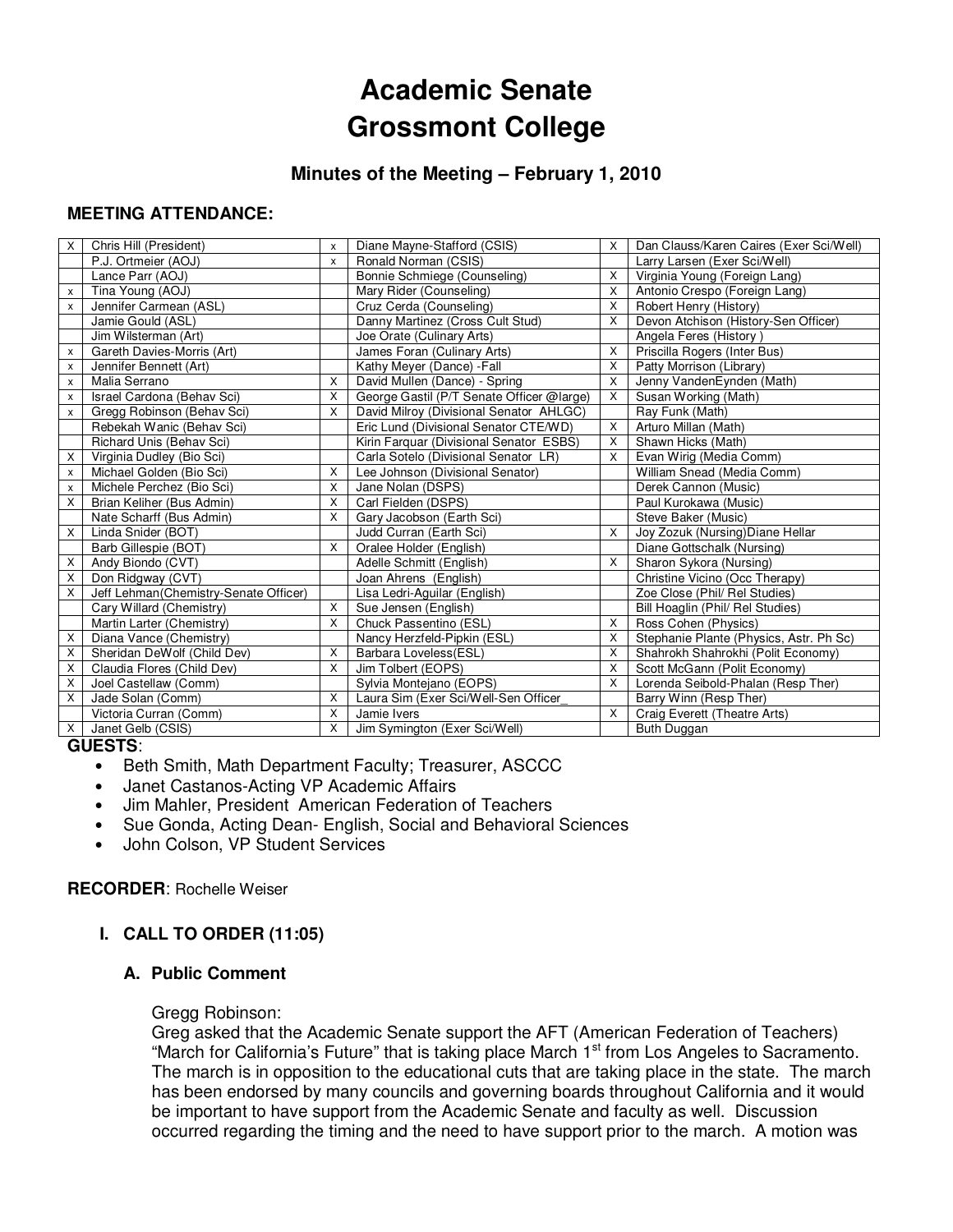made to bring forth a resolution in support of the AFT march as an action item to the special meeting of the Academic Senate on Monday February 8, 2010.

M/S/U Milroy/Everett

# **B. Approval of Agenda**

A motion was made to approve the day's agenda. M/S/U Wirig/Milroy

## **C. Approval of Minutes from December 7, 2009**

A motion was made to approve the minutes from the previous meeting. M/S/U Fielden/Morrison

### **II. PRESIDENT'S REPORT**

#### **A. Announcements**

Chris began by asking the Senators to please note any changes for Representatives on the sign in sheet so it could be made current.

Chris then reviewed the employee intranet and highlighted the "District Services Survey" results and where to find them; http://www.gcccd.edu/intranet/.

Chris also shared the upcoming institutes being sponsored by the California Statewide Academic Senate; she noted that a team from Grossmont College would be attending the Equity and Diversity Institute, she also encouraged attendance at the Vocational Education Leadership Institute (noting there is a waitlist for this institute), and noted that the Faculty Leadership Institute will take place in San Diego in June. Chris reported she has asked Sunny Cooke if Grossmont College could send faculty to this institute as it will be here in San Diego. She encouraged anyone interested in leadership opportunities through the Academic Senate to attend the Faculty Leadership Institute. She noted the Spring Plenary Session was upcoming and proposed resolutions would be available soon to share with the Academic Senate prior to her attending. She encouraged everyone to think about attending the institutes and to please contact her with questions or interest.

Chris reminded Senators of the special Academic Senate meeting on Monday February 8<sup>th</sup> at 11am at Griffin Gate; the Chairs and Coordinators meeting will be immediately following. Chris explained that this meeting was important in order to review, discuss and have recommendations for the Add Code/Wait List modifications prior to the February DCEC meeting.

Chris announced the Faculty Professional Development committee would like feedback from faculty as to what topics they would like to see for Fall Flex week. Some of the suggestions were: a presentation/summarization of how the budget cuts are affecting our students, who are students are, what the populations are; more on cultural history and diversity; possible student involvement-getting to know our students and their experiences; art awareness as part of cultural awareness; discussion of how budget cuts are affecting the climate and culture at Grossmont College, specifically not being able to take as many students. Chris noted that during convocation faculty were encouraged to continue to accept students up to the class maximums, but not to go over those maximums unless based on previously high drop rates. For individual faculty members, going over the class max may only be a few extra students, but it heavily impacts student services. It was again mentioned to have more discussion regarding who the students are at Grossmont College (i.e. there seem to be a higher number of ESL students than in the past), how this impacts what has been done in the past, and what needs to be in the future for student success. There was more discussion regarding ESL students, the resources available, and what courses are offered and the need to have serious discussions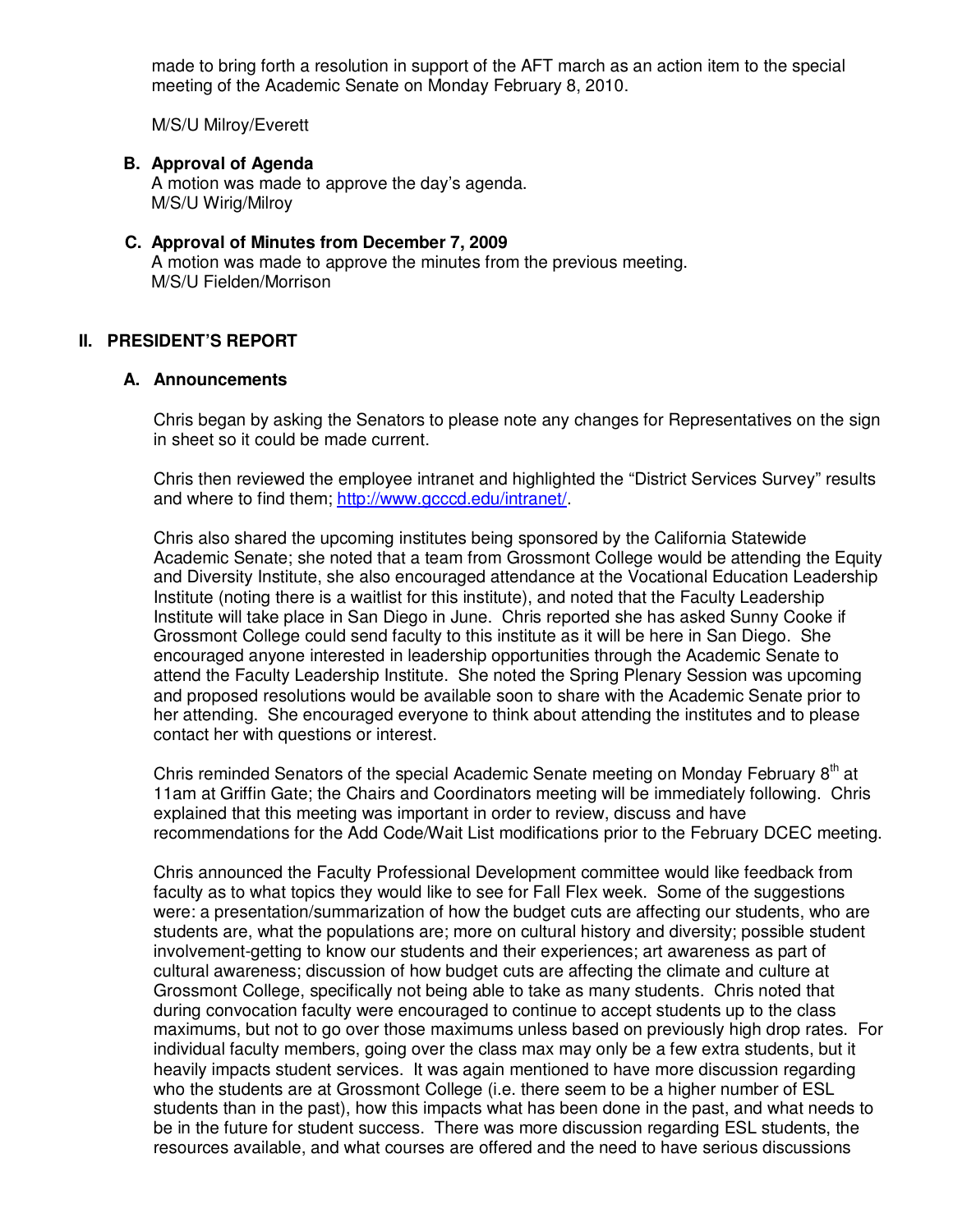regarding how to best serve these students. Chris noted that if anyone is interested in presenting on any of these topics or has a topic they would like to present to please contact the Faculty Development Committee co-chairs, Martin Larter and Edde Tomoche-Weldele.

### **B. Temporary absence of Senate VP**

Chris announced that Sue Gonda has been appointed as Acting Dean of English, Social and Behavioral Sciences. Chris announced that this creates a vacancy for the Vice President of the Academic Senate. It was discussed that a current Senate Officer should serve as the Vice President for the semester; Jeff Lehman offered to take the position. Chris will bring the following back as an action item at the next meeting: 1) Jeff Lehman to serve in the vacant VP position, and 2) fill his vacant position with an interested candidate. Chris asked that anyone interested in serving as an officer for the semester to please contact her.

### **C. Academic calendar modification feedback and questions**

 Chris reported that in the Planning and Resources Council meeting there had been discussion regarding a 4/10 summer schedule (4 days a week, 10 hours a day) and she would like to have the Senate's input on this. She noted this item is being considered for the upcoming Summer session. The campus and all services would be closed Friday, Saturday and Sunday. Some of the items brought up were: the impact on upkeep over the long weekend (i.e. biology animals); the effect on specialty programs that are on Saturdays; availability of faculty offices (they would be shut down); impact on students and staff that have child care needs, or working students who can only attend Saturday courses, and how will this service student needs and the idea of being present for the community. Chris noted that the Planning and Resources Council includes students, faculty and staff and those groups are also having discussions among their constituents. Other suggestions included: the possibility of utilizing both campuses-when one is closed the other is open; and concern about the Study Center being closed-many students utilize this and will the students suffer without it.

Chris then reported that the Calendar Committee meeting was upcoming and that there was going to be discussion regarding modifying the calendar and she would like input from the Senate regarding two proposed modifications; having no finals week and having a week off for Thanksgiving. Chris then asked the Senators for any questions they might have regarding the modifications. Some of the items mentioned were: where the lost time would be made up; how will this affect faculty pay, especially part-time faculty; what the impact would be on students that take cumulative finals; looking at data regarding taking breaks-how the timing affects drop rates for students; what other colleges are doing; consider a fall break; get student input; adding time to courses might cause facilities to be unavailable for other classes; making it the whole week during Thanksgiving or just Wednesday; how would this change affect accreditation for some disciplines (i.e. nursing has separate accreditation issues); possibly look at calendar issues at a regional level to coordinate breaks. Please forward any additional questions to Chris.

# **D. Approach to section reductions**

Chris reviewed some of the items that were discussed at the convocation one being the mission of Grossmont College and the components of that. She then presented a handout that illustrated the current concept. She reported that this has been the basic enrollment approach and how the departments have been trying to deal with section cuts. This handout reviewed that there are three basic areas of the college mission: Transfer and General Ed, Basic Skills, and Career Technical Education & Workforce Development. Chris noted that the area of Community Education would be available as the budget allowed. When discussions on enrollment management occur everyone is involved; faculty, department chairs and coordinators, deans and vice presidents. She encouraged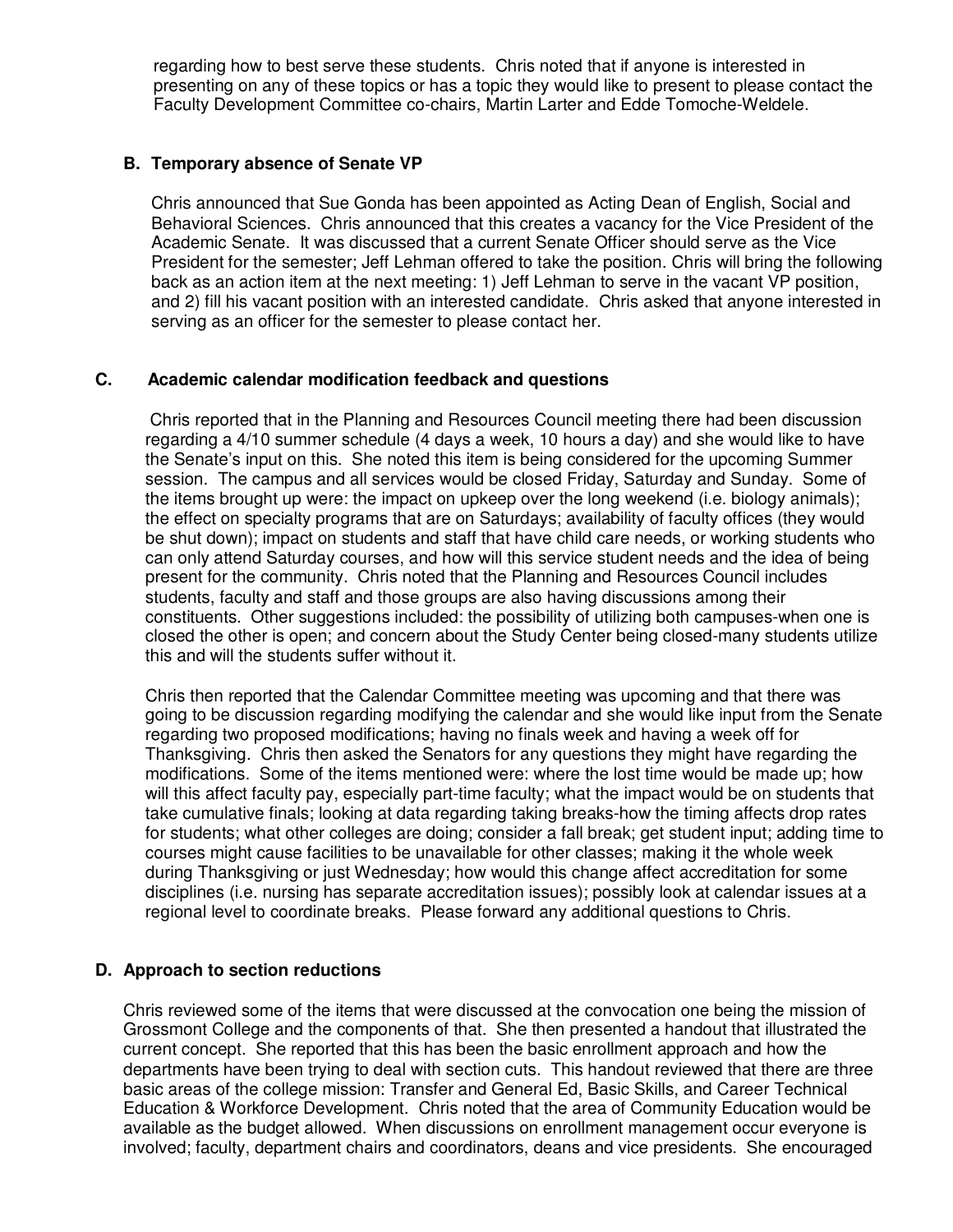everyone to share this information with their constituents and continue to encourage discussions regarding enrollment strategies and the budget.

Discussion occurred regarding courses that were offered through the extension programs, specifically if there were some overlap courses that could it be offered either at GC or at the extension in order to open funds for other courses not being offered. Chris said she would have to find out how that is coordinated and report back. It was also noted that more conversations were needed regarding courses being offered and budget issues; Enrollment Strategies is one committee where these conversations will be taking place.

## **III. Committee Reports**

None

## **IV. ACTION ITEMS**

### **A. Academic Integrity-Cheating Matrix**

Chris asked for a motion to table this item until the next Senate meeting due to time constraints. Beth Smith requested that Senators review the minutes from the December 7 meeting and discuss with their departments what cheating is to them; how they want to categorize it, and how do they want it dealt with. Do they want to determine the "levels" of cheating as behaviors or number of infractions or a combination of both of those?

M/S/U Atchison/DeWolf

### **IV. INFORMATION ITEMS**

### **A. Academic Rank form modification**

Chris reviewed the Academic Rank Form and noted that the only change was a clarification of the term "satisfactory". It was noted that any of the old forms for Academic Rank that were already submitted will be accepted. A motion was made to suspend the rules and move this item forward to an action item.

M/S/U Everett/DeWolf

Chris then asked for a motion to put the document on the table for approval. Chris then called for the approval of the Academic Rank Form. M/S/U Wirig/Atchison

### **B. Add Code/Wait List modification**

Chris then reviewed the Add Code/Wait List modification document. She reviewed the current way Add Codes/ Wait Lists are done; then reviewed the proposed options. Much discussion occurred regarding details of situations with add codes. Some items mentioned were: what is considered the 1<sup>st</sup> day of classes-the actual day or when the semester starts; if "auto register student" are used –how long do students have to pay; can limits be set on waitlists; can students be on more than one waitlist with conflicting class times; problems with add codes expiring prior to some courses meeting for the first time; are students able to be on waitlists for the same sections. Brian reported many of the items will be explored and discussed once faculty choose which option they would like to use. Chris asked that the senators discuss this item with their constituents as much as possible between now and the special February  $8<sup>th</sup>$  meeting. Brian reiterated that he or Sheri Willis (both are at District Information Systems) were both available if any questions arise. Chris noted that the feedback from these discussions will go forward to DCEC and that they will be gathering input from students and faculty at both campuses.